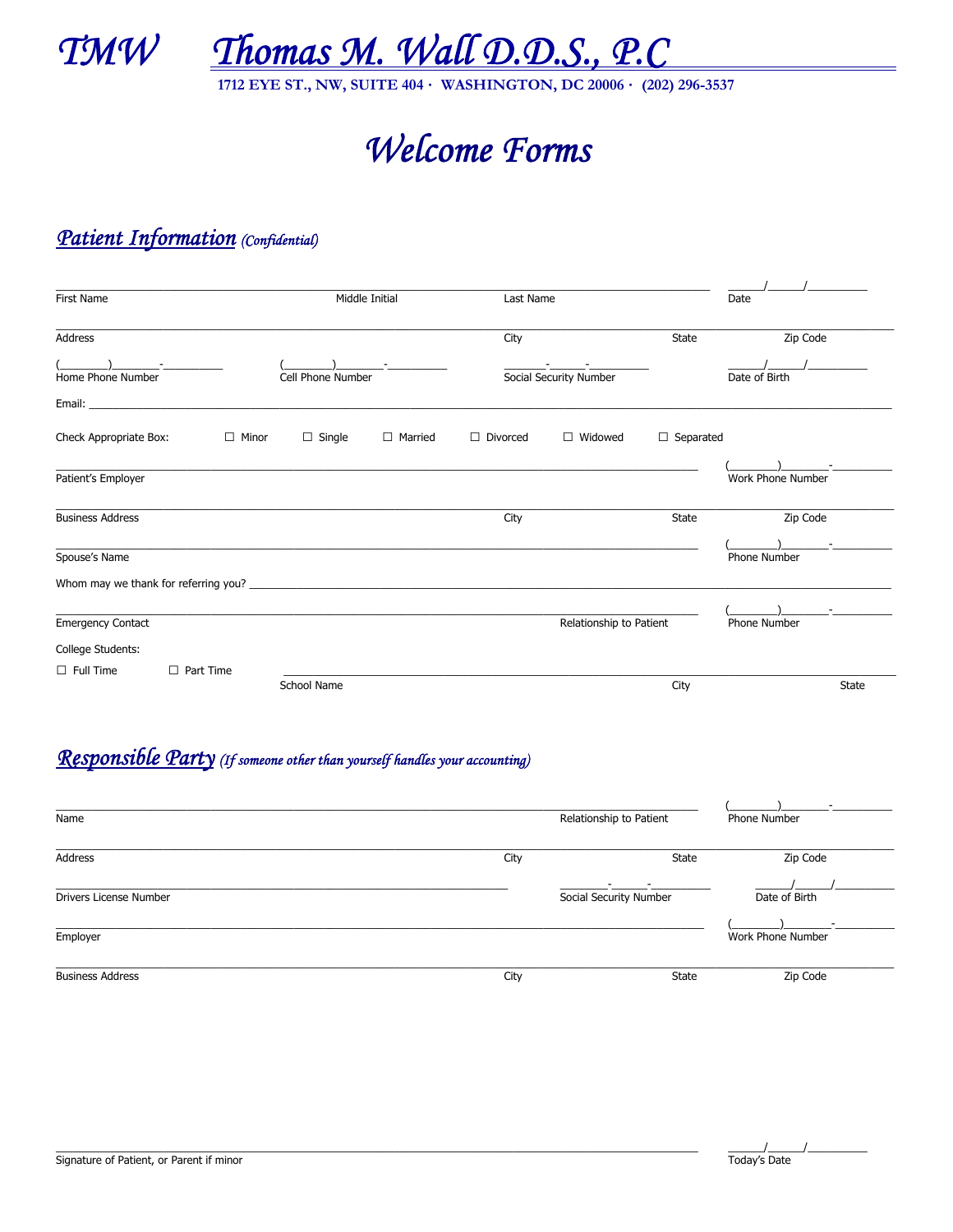# **Insurance Information:**

### Primary Dental Insurance Information:

| Name of Insured                         |                  | Relationship to Patient |       | Date of Birth                                                                                                                                                                                                                                                                                                                                                         |
|-----------------------------------------|------------------|-------------------------|-------|-----------------------------------------------------------------------------------------------------------------------------------------------------------------------------------------------------------------------------------------------------------------------------------------------------------------------------------------------------------------------|
| Social Security Number                  | Policy ID Number | Group Number            |       | Insurance Phone Number                                                                                                                                                                                                                                                                                                                                                |
| Employer                                |                  |                         |       | $\begin{picture}(20,20)(-0,0) \put(0,0){\line(1,0){10}} \put(15,0){\line(1,0){10}} \put(15,0){\line(1,0){10}} \put(15,0){\line(1,0){10}} \put(15,0){\line(1,0){10}} \put(15,0){\line(1,0){10}} \put(15,0){\line(1,0){10}} \put(15,0){\line(1,0){10}} \put(15,0){\line(1,0){10}} \put(15,0){\line(1,0){10}} \put(15,0){\line(1,0){10}} \put(15,0$<br>Work Phone Number |
| Claims Address                          |                  | City                    | State | Zip Code                                                                                                                                                                                                                                                                                                                                                              |
| Secondary Dental Insurance Information: |                  |                         |       |                                                                                                                                                                                                                                                                                                                                                                       |
| Name of Insured                         |                  | Relationship to Patient |       | Date of Birth                                                                                                                                                                                                                                                                                                                                                         |
| Social Security Number                  | Policy ID Number | Group Number            |       | $\overline{\phantom{a}}$<br>Insurance Phone Number                                                                                                                                                                                                                                                                                                                    |
| Employer                                |                  |                         |       | $\rightarrow$<br>Work Phone Number                                                                                                                                                                                                                                                                                                                                    |
| Claims Address                          |                  | City                    | State | Zip Code                                                                                                                                                                                                                                                                                                                                                              |
| Major Medical Insurance - Primary:      |                  |                         |       |                                                                                                                                                                                                                                                                                                                                                                       |
| Name of Insured                         |                  | Relationship to Patient |       | Date of Birth                                                                                                                                                                                                                                                                                                                                                         |
| Social Security Number                  | Policy ID Number | Group Number            |       | Insurance Phone Number                                                                                                                                                                                                                                                                                                                                                |
| Employer                                |                  |                         |       | Work Phone Number                                                                                                                                                                                                                                                                                                                                                     |
| Claims Address                          |                  | City                    | State | Zip Code                                                                                                                                                                                                                                                                                                                                                              |
| Major Medical Insurance - Secondary:    |                  |                         |       |                                                                                                                                                                                                                                                                                                                                                                       |
| Name of Insured                         |                  | Relationship to Patient |       | Date of Birth                                                                                                                                                                                                                                                                                                                                                         |
| Social Security Number                  | Policy ID Number | Group Number            |       | Insurance Phone Number                                                                                                                                                                                                                                                                                                                                                |
| Employer                                |                  |                         |       | $\qquad \qquad$<br>Work Phone Number                                                                                                                                                                                                                                                                                                                                  |
| Claims Address                          |                  | City                    | State | Zip Code                                                                                                                                                                                                                                                                                                                                                              |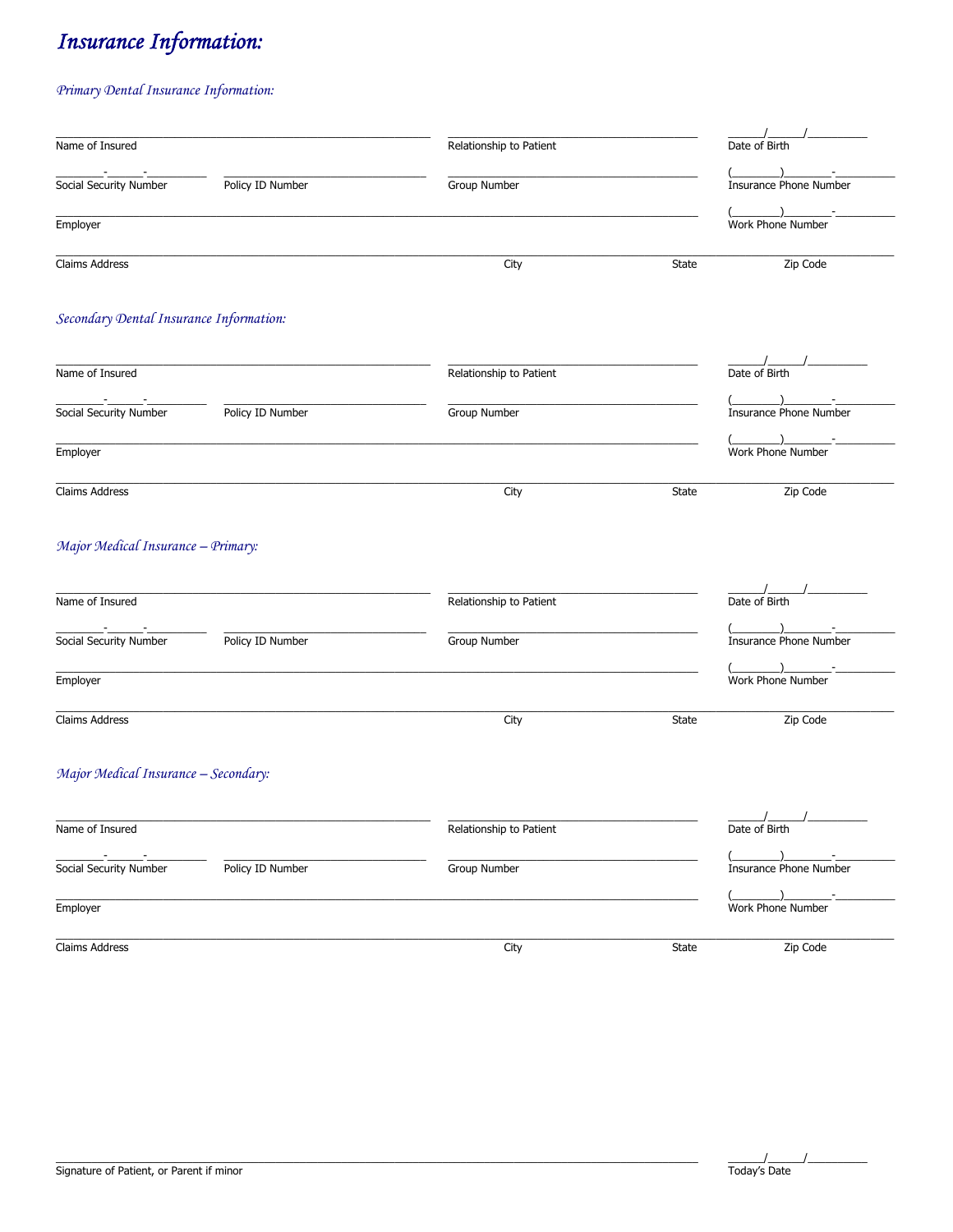# *Medical History:*

#### Patient Name Date of Birth

Although dental personnel primarily treat the area in and around your mouth, your mouth is a part of your entire body. Health problems that you may have, or medication that you may be taking, could have an important interrelationship with the dentistry that you will be receiving. Thank you for answering the following questions.

\_\_\_\_\_\_\_\_\_\_\_\_\_\_\_\_\_\_\_\_\_\_\_\_\_\_\_\_\_\_\_\_\_\_\_\_\_\_\_\_\_\_\_\_\_\_\_\_\_\_\_\_\_\_\_\_\_\_\_\_\_\_\_\_\_\_\_\_\_\_\_\_\_\_\_\_\_\_\_\_\_\_\_\_\_\_\_\_\_\_\_\_\_\_\_\_\_\_\_\_\_\_\_\_\_\_\_\_ \_\_\_\_\_\_/\_\_\_\_\_\_/\_\_\_\_\_\_\_\_\_\_

|                                                                                                                                                                                                                                                                                                                                                                                                         | <b>YES</b>                                                                            | <b>NO</b>                          |                                                                                                                       | <b>YES</b> | <b>NO</b> |  |
|---------------------------------------------------------------------------------------------------------------------------------------------------------------------------------------------------------------------------------------------------------------------------------------------------------------------------------------------------------------------------------------------------------|---------------------------------------------------------------------------------------|------------------------------------|-----------------------------------------------------------------------------------------------------------------------|------------|-----------|--|
| 1. Are you in good health                                                                                                                                                                                                                                                                                                                                                                               |                                                                                       | $\perp$                            | 13. Do you use tobacco products                                                                                       |            | $\perp$   |  |
|                                                                                                                                                                                                                                                                                                                                                                                                         | 2. Have there been any changes in your general health this past year $\Box$<br>$\Box$ |                                    | 14. Do you or have you used controlled substances                                                                     |            | □         |  |
|                                                                                                                                                                                                                                                                                                                                                                                                         |                                                                                       | 15. Are you wearing contact lenses | $\perp$                                                                                                               | Л          |           |  |
|                                                                                                                                                                                                                                                                                                                                                                                                         |                                                                                       |                                    | 16. Do you have any disease, condition, or problem not listed above                                                   |            |           |  |
|                                                                                                                                                                                                                                                                                                                                                                                                         |                                                                                       |                                    | that you think we should know about: The manufactured with the state of the state of the state of the state of        |            |           |  |
|                                                                                                                                                                                                                                                                                                                                                                                                         |                                                                                       |                                    |                                                                                                                       |            |           |  |
| Phone Number: (<br>$\overline{a}$ $\overline{a}$ $\overline{a}$ $\overline{a}$ $\overline{a}$ $\overline{a}$ $\overline{a}$ $\overline{a}$ $\overline{a}$ $\overline{a}$ $\overline{a}$ $\overline{a}$ $\overline{a}$ $\overline{a}$ $\overline{a}$ $\overline{a}$ $\overline{a}$ $\overline{a}$ $\overline{a}$ $\overline{a}$ $\overline{a}$ $\overline{a}$ $\overline{a}$ $\overline{a}$ $\overline{$ |                                                                                       |                                    | ARE YOU ALLERGIC TO OR HAVE YOU HAD REACTIONS TO:                                                                     |            |           |  |
| 5. Are now under the care of a Physician                                                                                                                                                                                                                                                                                                                                                                | $\mathsf{L}$                                                                          | $\perp$                            | Local anesthetics like novocaine                                                                                      | П          | $\Box$    |  |
| 6. Have you ever been hospitalized for any surgical operation or                                                                                                                                                                                                                                                                                                                                        |                                                                                       |                                    | Penicillin or other antibiotics                                                                                       | $\perp$    | Л         |  |
| serious illness                                                                                                                                                                                                                                                                                                                                                                                         | $\Box$                                                                                | $\Box$                             | Sulfa Drugs                                                                                                           |            | □         |  |
|                                                                                                                                                                                                                                                                                                                                                                                                         |                                                                                       |                                    | Barbiturates, sedatives, or sleeping pills                                                                            |            | □         |  |
| 7. Are you taking any medications, including non-prescription<br>$\Box$                                                                                                                                                                                                                                                                                                                                 |                                                                                       | $\Box$                             | Aspirin                                                                                                               |            | □         |  |
| If yes, what medicine(s) are you taking:                                                                                                                                                                                                                                                                                                                                                                |                                                                                       |                                    | Iodine                                                                                                                |            | □         |  |
|                                                                                                                                                                                                                                                                                                                                                                                                         |                                                                                       |                                    | Any metals (e.g., nickel, mercury, etc.)                                                                              |            | $\perp$   |  |
|                                                                                                                                                                                                                                                                                                                                                                                                         |                                                                                       |                                    | Latex / Rubber                                                                                                        |            | Л         |  |
| 8. Have you had any abnormal bleeding                                                                                                                                                                                                                                                                                                                                                                   | П                                                                                     | Л                                  | Other (please list)                                                                                                   | П          | Л         |  |
| 9. Do you bruise easily                                                                                                                                                                                                                                                                                                                                                                                 | $\perp$                                                                               | П                                  | <u> 1989 - Johann Stoff, deutscher Stoff, der Stoff, der Stoff, der Stoff, der Stoff, der Stoff, der Stoff, der S</u> |            |           |  |
| 10. Have you ever required a blood transfusion                                                                                                                                                                                                                                                                                                                                                          |                                                                                       | $\perp$                            | <b>WOMEN ONLY:</b>                                                                                                    |            |           |  |
| 11. Have you had a recent weight loss                                                                                                                                                                                                                                                                                                                                                                   | $\perp$                                                                               | □                                  | Are you pregnant or think you may be pregnant                                                                         | $\Box$     | $\Box$    |  |
| 12. Have you ever taken Fen-Phen or Redux                                                                                                                                                                                                                                                                                                                                                               | П                                                                                     | $\Box$                             | Are you nursing                                                                                                       |            | $\Box$    |  |
|                                                                                                                                                                                                                                                                                                                                                                                                         |                                                                                       |                                    | Are you taking birth control                                                                                          |            | П         |  |

### **DO YOU HAVE, OR HAVE YOU EVER HAD ANY OF THE FOLLOWING:**

|                                                   | <b>YES</b> | <b>NO</b> |                                 | <b>YES</b> | <b>NO</b> |
|---------------------------------------------------|------------|-----------|---------------------------------|------------|-----------|
| Rheumatic heat disease or rheumatic fever         | П          | □         | <b>Diabetes</b>                 | П          | $\Box$    |
| <b>Scarlet Fever</b>                              | □          | $\Box$    | AIDS or HIV infection           | ⊔          | $\Box$    |
| Heart defect or heart murmur                      | $\Box$     | $\Box$    | Thyroid problems                | $\Box$     | $\Box$    |
| Heart Trouble, heart attack, or angina            | □          | □         | Allergies                       | □          | $\Box$    |
| Chest Pain                                        | □          | □         | Arthritis or Rheumatism         | □          | □         |
| Shortness of breath                               | □          | $\Box$    | Joint replacement or implant    | □          | $\Box$    |
| Pacemaker                                         | □          | □         | Stomach Ulcer                   | □          | $\Box$    |
| <b>Heart Surgery</b>                              | П          | $\Box$    | Kidney trouble                  | П          | П         |
| High/Low blood pressure (circle one or the other) | □          | □         | Tuberculosis                    | □          | $\Box$    |
| <b>Eating Disorders</b>                           | □          | □         | Persistent cough                | □          | $\Box$    |
| Congenital heart problem                          | □          | $\Box$    | Cough that produces blood       | □          | $\Box$    |
| Swelling of the feet, ankles or hands             | $\Box$     | $\Box$    | Chemotherapy                    | П          | $\Box$    |
| Hepatitis, jaundice or liver disease              | □          | □         | Sexually Transmitted Disease(s) | □          | $\Box$    |
| Stroke                                            | □          | $\Box$    | Epilepsy or seizures            | П          | П         |
| Sinus trouble                                     | $\Box$     | $\Box$    | Anemia                          | □          | $\Box$    |
| Lung of breathing problems                        | □          | □         | Glaucoma                        | □          | $\Box$    |
| Asthma or hay fever                               | □          | □         | Nervousness                     | □          | $\Box$    |
| Hives or skin rash                                | □          | $\Box$    | <b>Tonsillitis</b>              | П          | $\Box$    |
| Fainting or dizzy spells                          | □          | □         | Tumors                          | □          | $\Box$    |
| Mental Health care                                | П          | □         | Mitral valve prolapse           | П          | П         |
| Back problems                                     | □          | □         | <b>Cortisone Treatment</b>      | □          | $\Box$    |
| Chemical Dependency                               | П          | □         | Hypoglycemia                    | П          | □         |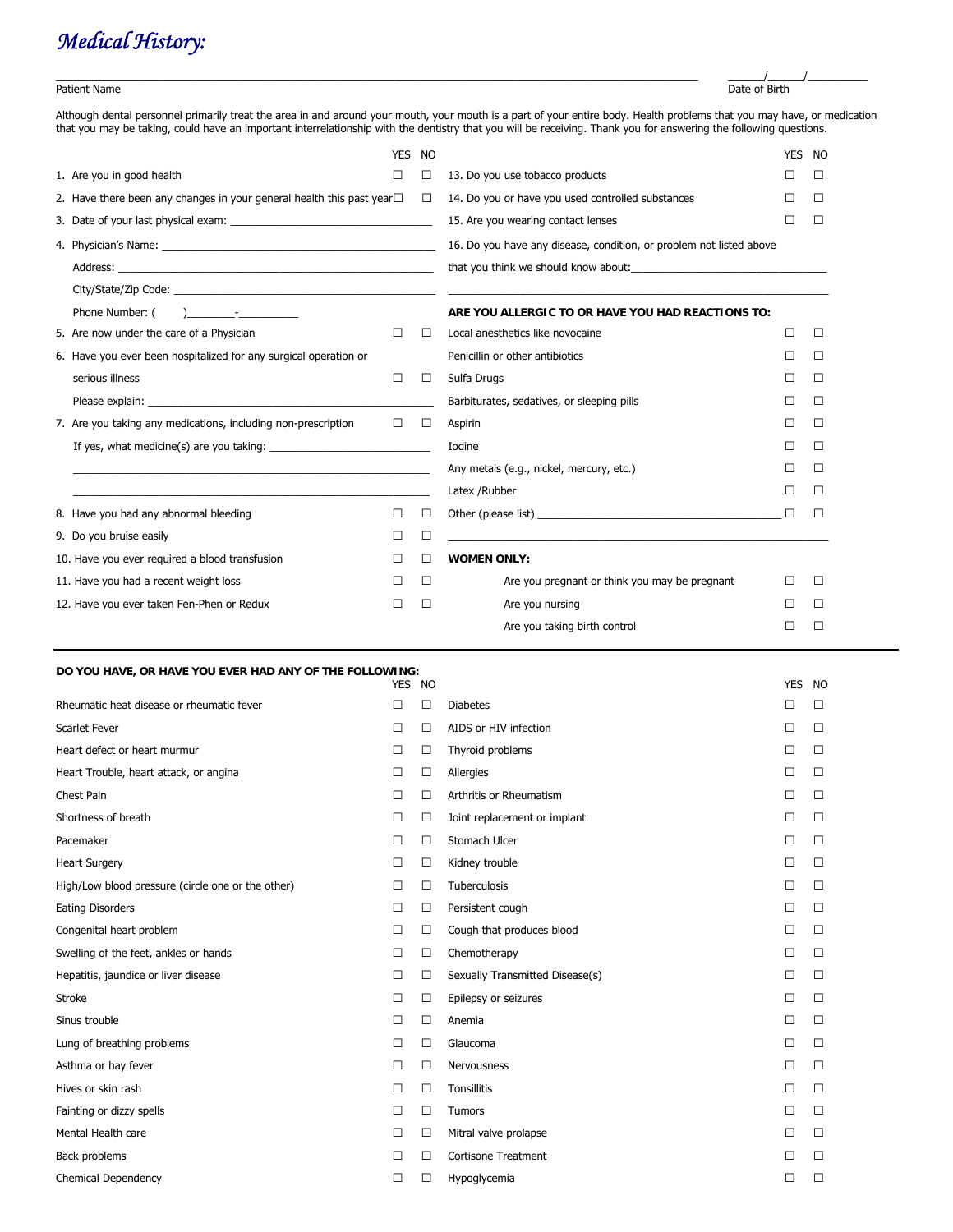| Patient Name                                              |                                                                                                                                                                                                                                                                                                     |   |                                                                                     | Date of Birth                                                                                                                                                                                                                                        |                                                                                                                                                                                                                                                                                                                                                                                                                                                                                                                                                                                                                                             |        |                                                                                |  |
|-----------------------------------------------------------|-----------------------------------------------------------------------------------------------------------------------------------------------------------------------------------------------------------------------------------------------------------------------------------------------------|---|-------------------------------------------------------------------------------------|------------------------------------------------------------------------------------------------------------------------------------------------------------------------------------------------------------------------------------------------------|---------------------------------------------------------------------------------------------------------------------------------------------------------------------------------------------------------------------------------------------------------------------------------------------------------------------------------------------------------------------------------------------------------------------------------------------------------------------------------------------------------------------------------------------------------------------------------------------------------------------------------------------|--------|--------------------------------------------------------------------------------|--|
|                                                           |                                                                                                                                                                                                                                                                                                     |   |                                                                                     |                                                                                                                                                                                                                                                      |                                                                                                                                                                                                                                                                                                                                                                                                                                                                                                                                                                                                                                             |        |                                                                                |  |
| $\Box$<br>Accident<br>⊔                                   |                                                                                                                                                                                                                                                                                                     |   |                                                                                     | □<br>Clicking of Jaw Joint                                                                                                                                                                                                                           |                                                                                                                                                                                                                                                                                                                                                                                                                                                                                                                                                                                                                                             |        |                                                                                |  |
| □<br>Crowded Teeth<br>□                                   |                                                                                                                                                                                                                                                                                                     |   |                                                                                     | □                                                                                                                                                                                                                                                    | Gum Disease or Recession                                                                                                                                                                                                                                                                                                                                                                                                                                                                                                                                                                                                                    |        |                                                                                |  |
| Head Pain<br>□<br>⊔                                       |                                                                                                                                                                                                                                                                                                     |   |                                                                                     | Jaw Dysfunction<br>□                                                                                                                                                                                                                                 |                                                                                                                                                                                                                                                                                                                                                                                                                                                                                                                                                                                                                                             |        |                                                                                |  |
| Jaw Pain                                                  | □                                                                                                                                                                                                                                                                                                   |   |                                                                                     | $\Box$<br>Missing Teeth                                                                                                                                                                                                                              |                                                                                                                                                                                                                                                                                                                                                                                                                                                                                                                                                                                                                                             |        |                                                                                |  |
| Neck Pain - Frequent                                      | □                                                                                                                                                                                                                                                                                                   |   |                                                                                     | □<br>Overbite                                                                                                                                                                                                                                        |                                                                                                                                                                                                                                                                                                                                                                                                                                                                                                                                                                                                                                             |        |                                                                                |  |
| Overly Small Mouth                                        | $\perp$                                                                                                                                                                                                                                                                                             |   |                                                                                     | П<br>Receded Jaw                                                                                                                                                                                                                                     |                                                                                                                                                                                                                                                                                                                                                                                                                                                                                                                                                                                                                                             |        |                                                                                |  |
| Second Opinion                                            | □                                                                                                                                                                                                                                                                                                   |   |                                                                                     | □<br>Periodontal Problems                                                                                                                                                                                                                            |                                                                                                                                                                                                                                                                                                                                                                                                                                                                                                                                                                                                                                             |        |                                                                                |  |
|                                                           |                                                                                                                                                                                                                                                                                                     |   |                                                                                     |                                                                                                                                                                                                                                                      |                                                                                                                                                                                                                                                                                                                                                                                                                                                                                                                                                                                                                                             |        |                                                                                |  |
|                                                           |                                                                                                                                                                                                                                                                                                     |   |                                                                                     |                                                                                                                                                                                                                                                      |                                                                                                                                                                                                                                                                                                                                                                                                                                                                                                                                                                                                                                             |        |                                                                                |  |
|                                                           |                                                                                                                                                                                                                                                                                                     |   |                                                                                     |                                                                                                                                                                                                                                                      |                                                                                                                                                                                                                                                                                                                                                                                                                                                                                                                                                                                                                                             |        |                                                                                |  |
|                                                           |                                                                                                                                                                                                                                                                                                     |   |                                                                                     |                                                                                                                                                                                                                                                      |                                                                                                                                                                                                                                                                                                                                                                                                                                                                                                                                                                                                                                             |        |                                                                                |  |
|                                                           |                                                                                                                                                                                                                                                                                                     |   |                                                                                     | ) and the set of the set of the set of the set of the set of the set of the set of the set of the set of the set of the set of the set of the set of the set of the set of the set of the set of the set of the set of the se<br>City/State<br>Phone |                                                                                                                                                                                                                                                                                                                                                                                                                                                                                                                                                                                                                                             |        |                                                                                |  |
|                                                           |                                                                                                                                                                                                                                                                                                     |   |                                                                                     | At the above dentist?                                                                                                                                                                                                                                |                                                                                                                                                                                                                                                                                                                                                                                                                                                                                                                                                                                                                                             |        | $\square$ NO                                                                   |  |
|                                                           |                                                                                                                                                                                                                                                                                                     |   |                                                                                     |                                                                                                                                                                                                                                                      |                                                                                                                                                                                                                                                                                                                                                                                                                                                                                                                                                                                                                                             |        |                                                                                |  |
| $\Box$ YES                                                | $\square$ NO                                                                                                                                                                                                                                                                                        |   |                                                                                     |                                                                                                                                                                                                                                                      |                                                                                                                                                                                                                                                                                                                                                                                                                                                                                                                                                                                                                                             |        |                                                                                |  |
|                                                           |                                                                                                                                                                                                                                                                                                     |   |                                                                                     |                                                                                                                                                                                                                                                      |                                                                                                                                                                                                                                                                                                                                                                                                                                                                                                                                                                                                                                             |        |                                                                                |  |
|                                                           |                                                                                                                                                                                                                                                                                                     | □ | □                                                                                   | Have you noticed any loosening of your teeth                                                                                                                                                                                                         | □                                                                                                                                                                                                                                                                                                                                                                                                                                                                                                                                                                                                                                           | □      |                                                                                |  |
|                                                           |                                                                                                                                                                                                                                                                                                     | ⊔ | ⊔                                                                                   | Does food tend to become caught between your teeth                                                                                                                                                                                                   | ⊔                                                                                                                                                                                                                                                                                                                                                                                                                                                                                                                                                                                                                                           | □      |                                                                                |  |
|                                                           |                                                                                                                                                                                                                                                                                                     | □ | ⊔                                                                                   | Have you ever had periodontal treatment (gums)                                                                                                                                                                                                       | ⊔                                                                                                                                                                                                                                                                                                                                                                                                                                                                                                                                                                                                                                           | □      |                                                                                |  |
| Do you feel pain in/to any of your teeth                  |                                                                                                                                                                                                                                                                                                     |   | □                                                                                   | Ever worn a bite plate or other appliance                                                                                                                                                                                                            | ⊔                                                                                                                                                                                                                                                                                                                                                                                                                                                                                                                                                                                                                                           | □      |                                                                                |  |
| Do you have any sores or lumps in or near your mouth<br>⊔ |                                                                                                                                                                                                                                                                                                     |   | ⊔                                                                                   | Have you ever had any difficult extractions in the past                                                                                                                                                                                              | ⊔                                                                                                                                                                                                                                                                                                                                                                                                                                                                                                                                                                                                                                           | $\Box$ |                                                                                |  |
| Have you had any head, neck or jaw injuries<br>□          |                                                                                                                                                                                                                                                                                                     |   | □                                                                                   | Have you ever had any prolonged bleeding following extractions                                                                                                                                                                                       | □                                                                                                                                                                                                                                                                                                                                                                                                                                                                                                                                                                                                                                           | $\Box$ |                                                                                |  |
|                                                           |                                                                                                                                                                                                                                                                                                     |   |                                                                                     | Do you wear dentures or partials                                                                                                                                                                                                                     | $\Box$                                                                                                                                                                                                                                                                                                                                                                                                                                                                                                                                                                                                                                      | $\Box$ |                                                                                |  |
| Clicking                                                  |                                                                                                                                                                                                                                                                                                     | ⊔ | □                                                                                   |                                                                                                                                                                                                                                                      |                                                                                                                                                                                                                                                                                                                                                                                                                                                                                                                                                                                                                                             |        |                                                                                |  |
| Pain (joint, ear, side of face)                           |                                                                                                                                                                                                                                                                                                     | □ | ⊔                                                                                   | Have you ever received oral hygiene instructions regarding the care                                                                                                                                                                                  |                                                                                                                                                                                                                                                                                                                                                                                                                                                                                                                                                                                                                                             |        |                                                                                |  |
| Difficulty in opening or closing                          |                                                                                                                                                                                                                                                                                                     |   | □                                                                                   | of your teeth and gums                                                                                                                                                                                                                               |                                                                                                                                                                                                                                                                                                                                                                                                                                                                                                                                                                                                                                             |        |                                                                                |  |
| Difficulty in chewing                                     |                                                                                                                                                                                                                                                                                                     | □ | □                                                                                   | Have you had orthodontic work/braces in the past                                                                                                                                                                                                     | □                                                                                                                                                                                                                                                                                                                                                                                                                                                                                                                                                                                                                                           | $\Box$ |                                                                                |  |
| Do you have frequent headaches                            |                                                                                                                                                                                                                                                                                                     |   | □                                                                                   | Would you be interested in teeth whitening                                                                                                                                                                                                           | □                                                                                                                                                                                                                                                                                                                                                                                                                                                                                                                                                                                                                                           | □      |                                                                                |  |
|                                                           |                                                                                                                                                                                                                                                                                                     | □ | □                                                                                   | Have you had an unfavorable dental experience                                                                                                                                                                                                        | $\Box$                                                                                                                                                                                                                                                                                                                                                                                                                                                                                                                                                                                                                                      | $\Box$ |                                                                                |  |
| Do you bite your lips or cheeks frequently                |                                                                                                                                                                                                                                                                                                     | ⊔ | Ц                                                                                   |                                                                                                                                                                                                                                                      |                                                                                                                                                                                                                                                                                                                                                                                                                                                                                                                                                                                                                                             |        |                                                                                |  |
|                                                           | Reason for today's Visit:<br>Previous Dentist Name<br>Is your drinking water fluoridated?<br>Do your gums bleed while brushing or flossing<br>Are your teeth sensitive to hot or cold liquids/foods<br>Are your teeth sensitive to sweet or sour liquids/foods<br>Do you clench or grind your teeth |   | □<br>Have you ever experienced any of the following problems in your jaw?<br>⊔<br>□ | YES NO                                                                                                                                                                                                                                               | "Buck" or Protruding Teeth<br><b>Facial Pain</b><br>Irregular Facial Proportions<br>Mismatched Bite<br>Prominent Jaw<br>Tooth Spacing - Excessive<br>Due for a cleaning<br>Other, please explain: example and a series of the series of the series of the series of the series of the series of the series of the series of the series of the series of the series of the series of the series of the ser<br>How often did you visit the dentist before that time? Notified the state of the state of the state of the state of the state of the state of the state of the state of the state of the state of the state of the state of the |        | $\Box$ YES<br>YES NO<br>If yes, date of placement: $\sqrt{ }$<br>$\Box$ $\Box$ |  |

If you could change anything about your smile, what would you change? \_

*Dental History:* 

**Appointment Note:** Once an appointment is made, please remember this time has been reserved for you. When you show up late or cancel at the last minute it drastically affects our schedule. Also note that our schedule books up almost a month in advance, and your chances of being seen sooner depend on everyone making appointments they know they can keep. Although we do understand that things come up that are beyond your control. All we ask is that you let us know as soon as is possible. If you continuously cancel your appointments we may charge you a minimum fee, or schedule you for less time and do each procedure separately.

\_\_\_\_\_\_\_\_\_\_\_\_\_\_\_\_\_\_\_\_\_\_\_\_\_\_\_\_\_\_\_\_\_\_\_\_\_\_\_\_\_\_\_\_\_\_\_\_\_\_\_\_\_\_\_\_\_\_\_\_\_\_\_\_\_\_\_\_\_\_\_\_\_\_\_\_\_\_\_\_\_\_\_\_\_\_\_\_\_\_\_\_\_\_\_\_\_\_\_\_\_\_\_\_\_\_\_\_\_\_\_\_\_\_\_\_\_\_\_\_\_\_\_\_\_\_\_\_\_\_\_\_\_\_\_\_  $\mathcal{L}_\mathcal{L} = \mathcal{L}_\mathcal{L} = \mathcal{L}_\mathcal{L} = \mathcal{L}_\mathcal{L} = \mathcal{L}_\mathcal{L} = \mathcal{L}_\mathcal{L} = \mathcal{L}_\mathcal{L} = \mathcal{L}_\mathcal{L} = \mathcal{L}_\mathcal{L} = \mathcal{L}_\mathcal{L} = \mathcal{L}_\mathcal{L} = \mathcal{L}_\mathcal{L} = \mathcal{L}_\mathcal{L} = \mathcal{L}_\mathcal{L} = \mathcal{L}_\mathcal{L} = \mathcal{L}_\mathcal{L} = \mathcal{L}_\mathcal{L}$ 

Also note that because of things that are beyond our control, our schedule may be running late from time to time. As with any Doctor's office, it is difficult to give an exact amount of time a procedure is going to take, as it changes with each patient's circumstance. Please remember this when scheduling your appointment.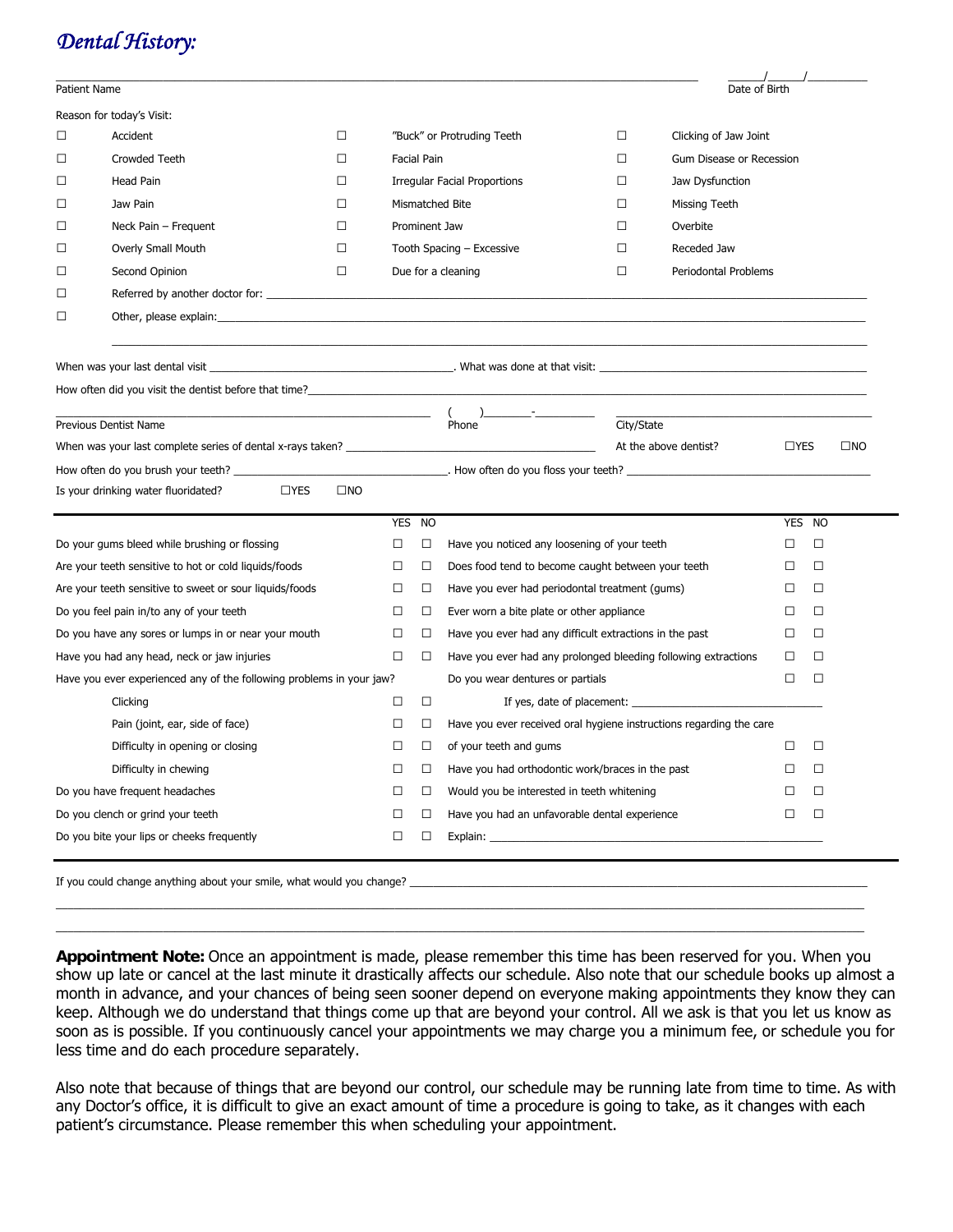

Patient Name Date of Birth

\_\_\_\_\_\_\_\_\_\_\_\_\_\_\_\_\_\_\_\_\_\_\_\_\_\_\_\_\_\_\_\_\_\_\_\_\_\_\_\_\_\_\_\_\_\_\_\_\_\_\_\_\_\_\_\_\_\_\_\_\_\_\_\_\_\_\_\_\_\_\_\_\_\_\_\_ \_\_\_\_/\_\_\_\_/\_\_\_\_\_\_\_\_

We are committed to providing you with the best possible care. If you have dental insurance, we are anxious to help you receive your maximum allowable benefits, In order to achieve these goals, we need your assistance and understanding of our payment policy.

**Self-pay patients:** Payments for services rendered is due at each visit. We accept cash, checks and all major credit cards. We will provide you with an itemized statement so that you may file reimbursement with your Medical Savings Account or Insurance carrier.

**HMO/ Discount Insurance plan patients:** We do not accept HMO insurance. Nor do we accept any kind of Discount Insurance plans. You will be expected to pay in full at the time of visit.

**PPO Insurance patients:** Payment for any deductibles or estimated co-pays specified by your insurance is due at each visit in full. If your insurance company pays more than their estimated sum, you have the choice of requesting the additional sum refunded to you by check or keeping it as a credit on your account. If your insurance does not pay as much as we estimated, we will send a bill requesting payment for the remaining sum. For any account that is past due more than 90 days a finance charge of 1.75% will be added to your account balance. Regardless of how things have been done in the past, this is the only policy we are accepting at this time, unless a private financial agreement has been arranged.

### **We must stress the following:**

- 1. Your insurance is a contract **between you, your employer and the insurance company**.
- 2. Not all services rendered are covered expenses. Some insurance companies arbitrarily disallow payment for certain services. These non-covered charges become your responsibility. **Being familiar with your own policy is the only way of knowing what your insurance will and will not cover**. This should help avoid any unpleasant surprises that may arise.

For those services which are lengthier or more costly in performing we have different payment options available to you. We require that a payment arrangement is made prior to your first treatment appointment. Therefore, if you would like to know the cost of service, you are responsible for asking prior to treatment. Please note, most of our services, even lengthier services, are a flat fee rate and are then applied on the date prepared, not necessarily the date the item is placed.

While a procedure is being done, if something unforeseen occurs resulting in the need for additional treatment during this same visit, we will do our best to make sure you understand exactly what has happened and why. If you cannot then afford the new charges for that day, payment options can be arranged.

We offer the following choices of payment arrangements:

- 1. You may choose to pay in full for a group of treatment (\$2000 or more) and receive a 5% discount. If you choose this plan, the full amount must be received at least one week prior to your appointment in order to receive the discount.
- 2. You may sign up with a third party financing group, such as CareCredit and, if accepted, use this resource to pay for the full or a group of the treatment planned. We offer to pay off your interest rate for up to 12 months.
- 3. You may break up payments for a group of treatment for up to 3 monthly payments. One-Third will be due one week prior to your first appointment date. The next third will be due a month later. The last payment is due two months after your first payment. Please note that even though treatment may be longer than 3 months, payment must be made within 3 months.

I have read and understand this policy in its entirety and agree to its terms completely.

\_\_\_\_\_\_\_\_\_\_\_\_\_\_\_\_\_\_\_\_\_\_\_\_\_\_\_\_\_\_\_\_\_\_\_\_\_\_\_\_\_\_\_\_\_\_\_\_\_\_\_\_\_\_\_\_\_\_\_\_\_\_\_\_\_\_\_\_\_\_\_\_\_ \_\_\_\_/\_\_\_\_/\_\_\_\_\_\_\_\_

Signature of patient Today's Date

\_\_\_\_\_\_\_\_\_\_\_\_\_\_\_\_\_\_\_\_\_\_\_\_\_\_\_\_\_\_\_\_\_\_\_\_\_\_\_\_\_\_\_\_\_\_\_\_\_\_\_\_\_\_\_\_\_\_\_\_\_\_\_\_\_\_\_\_\_\_\_\_\_ \_\_\_\_/\_\_\_\_/\_\_\_\_\_\_\_\_